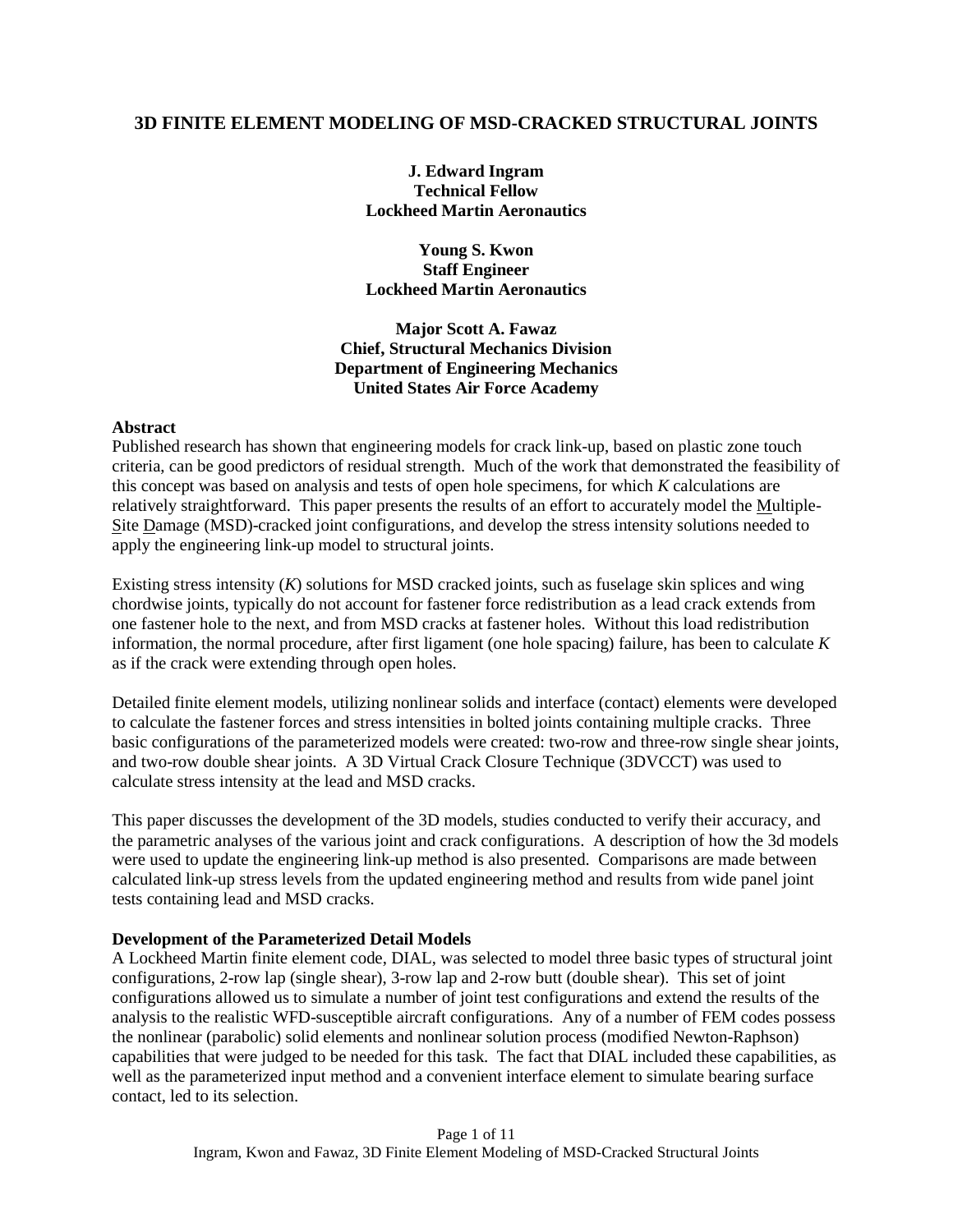For each model configuration, all of the components of the joint (splice plates and fasteners) were represented using 20 node parabolic solid elements. Wherever contact behavior is simulated, an eight node, two-dimensional interface element is used. The 20 node solid elements have eight nodes on each face (corner and midside nodes); and, as used in these models, match perfectly with the interface elements. The interface elements were given very high compression-normal stiffness values, and zero shear or sliding stiffness, (and zero tension).

One of the primary goals for these models was to be able to run a sufficient number of lead crack and MSD crack combinations to develop trends from which an engineering model could be derived. Thus, the crack configurations (sizes and shapes) were among the variables built into the parameterized input. To a large extent, the parameterization proved successful in permitting numerous solutions. However, it was not possible to build unlimited variability of the crack configurations into each model. Within each joint type, it was necessary to create sub-models for each number of ligaments (between fastener holes) in the lead crack. In other words, a lead crack, which consisted of one failed ligament plus an emerging crack out of the adjacent two holes was one sub-model. A lead crack with three failed ligaments was another sub-model, and so on. Figure 1 shows a plot of a typical model. In this example, the model is a 2-row lap joint, with a lead crack encompassing one failed ligament. The model is symmetric about the lower right edge.



**Figure 1**: 2-Row DIAL Lap Joint Model with One Failed Ligament

The local region near the crack front is illustrated in Figure 2. As the figure shows, the parametric DIAL input was configured to produce a very refined mesh ahead of, and behind the crack.



**Figure 2**: DIAL 3D Model Mesh Near the Crack Front

Page 2 of 11 Ingram, Kwon and Fawaz, 3D Finite Element Modeling of MSD-Cracked Structural Joints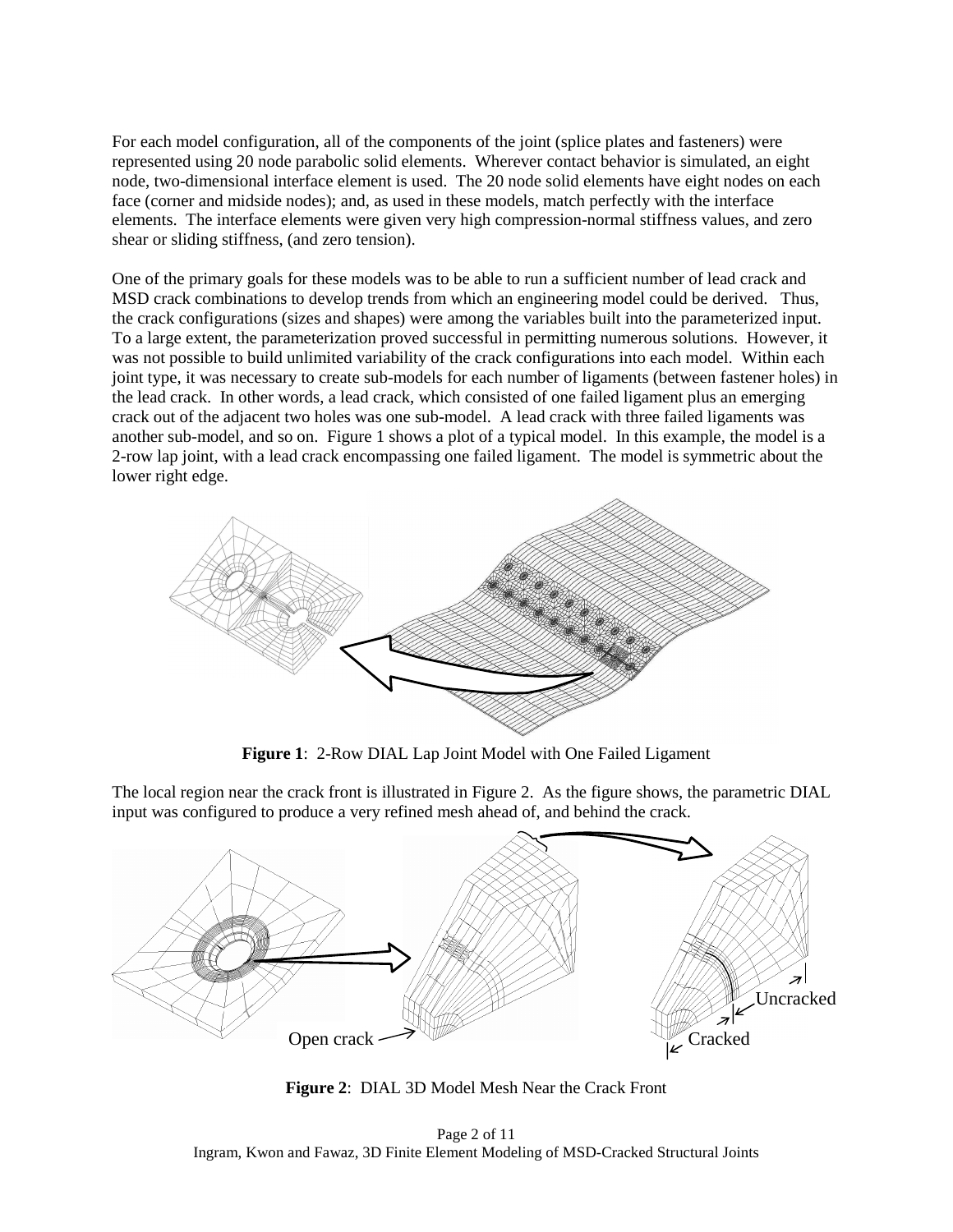Note the series of narrow, constant thickness elements on either side of the crack front. This region, referred to as the "crack band", has sufficient refinement and element regularity (consistent spacing and absence of skewness) to accurately calculate the nodal forces and displacements in this area where the stress gradient is high. Several types of studies were conducted to establish the "rules" that would be incorporated into the parametric input to maintain good mesh in the crack band for all crack shapes. Well known stress intensity solutions for part-through cracks from open holes and from single-edge notched tension (SENT) specimens were available from Zhao et. al. [1,2]. DIAL models of the cracked SENT and open hole configurations were created and studied for the effect of mesh imperfection on accuracy.

A 3D Virtual Crack Closure Technique (3DVCCT) was used to calculate the stress intensity along the lead crack and MSD crack fronts. This version of the virtual crack closure method uses forces at nodes "ahead of" the crack front (the un-cracked region), and displacements "behind" the crack front (in the crack wake) to calculate the strain energy release rate with a single execution of the model. A thorough description of the 3DVCCT method was given by Shivakumar, et. al. [3] and Fawaz [4]. The single execution (as opposed to solving once for forces and again for displacements at the same nodes) was particularly important in this study, as the nonlinear solution of the large (>200,000 degrees of freedom) models required days to complete, and well over 100 variations of the parametric models were run. The requirement for nonlinear solution of the models stemmed from the contact behavior at the bearing surfaces and from the secondary bending due to eccentric load paths. A far-field or remote load corresponding to a stress of 10 ksi was selected as the target load for each run. This value was reasonable from the standpoint of typical operational loading at these types of aircraft joints.

Once the *K* at each point along the crack front was calculated, the normalized stress intensity, *F*, for a quarter-elliptical part-through crack is:

$$
F = \frac{K}{S\sqrt{\frac{\pi a}{Q}}}
$$

Where *S* is the remote stress, and *Q* is the crack shape parameter, computed as follows:

$$
Q = 1 + 1.464 \left(\frac{a}{c}\right)^{1.65} \quad \text{for} \quad \frac{a}{c} \le 1 \qquad \text{and} \qquad Q = 1 + 1.464 \left(\frac{c}{a}\right)^{1.65} \quad \text{for} \quad \frac{a}{c} \ge 1
$$

For through-cracks, the normalized stress intensity is:

$$
F = \frac{K}{S\sqrt{\pi a}}
$$

Figure 3 is typical of one of the comparisons of DIAL model results to the published results. The agreement is generally good, but not perfect. The slight differences are thought to be related to the use of 20 node solids in the DIAL models and 8 node bricks in the solutions from [1] and [2]. There are also differences in the degree of mesh refinement in these models.

Once it was established that the DIAL models with obviously acceptable mesh refinement and regularity agreed with these known solutions, a number of studies were launched to study the effects of various mesh imperfections, such as element skewness, high aspect ratios, and abrupt fine/coarse mesh transitions.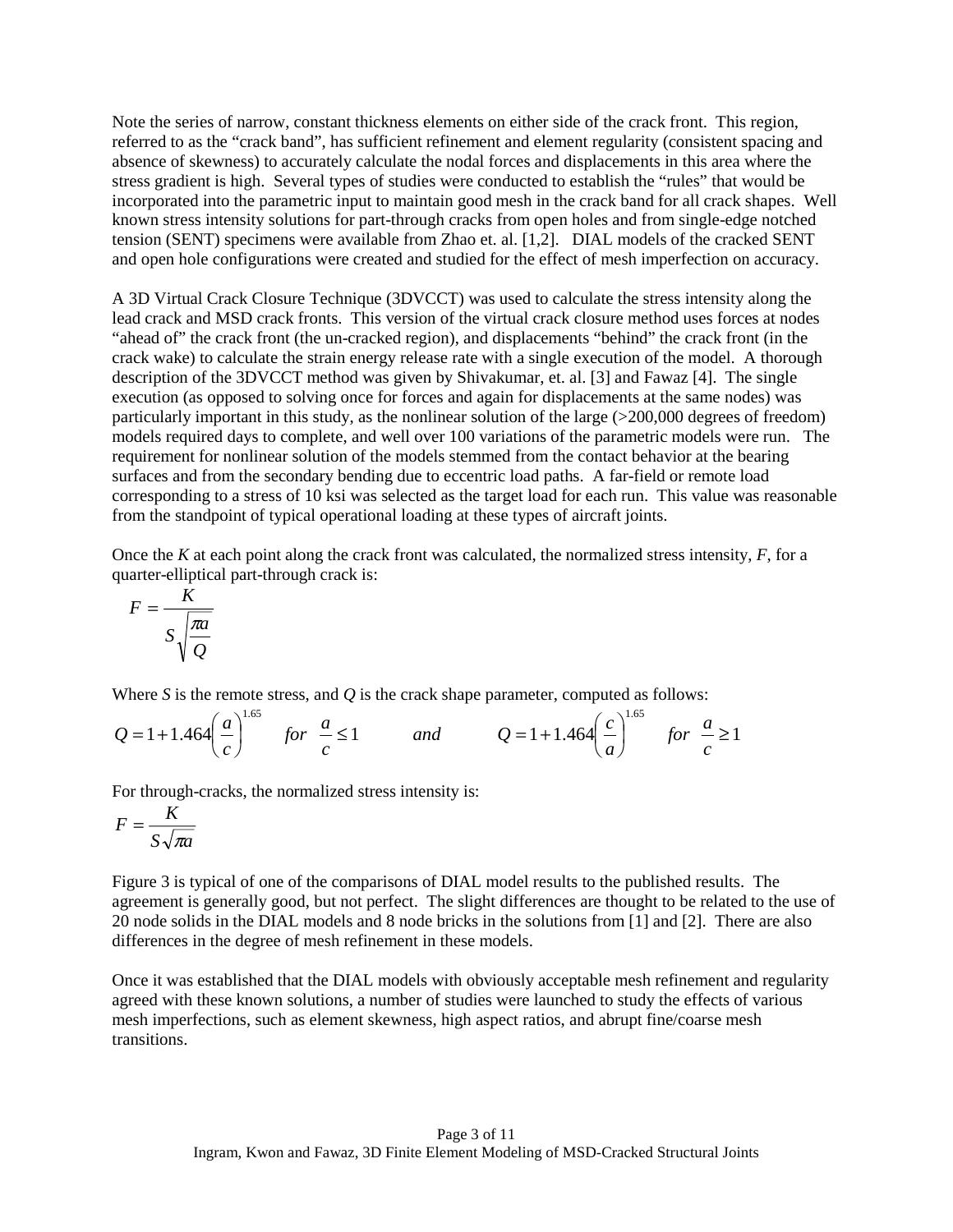

**Figure 3**: Comparison of DIAL 3D Model Results to Established Solutions for Part-through Cracks at Open Holes

The following mesh rules, regarding the elements in and near the crack band, were derived from these sensitivity studies:

- Three rows of identical solids ahead of and behind the crack front (in the high stress gradient region) are required.
- Element aspect ratios for the 20 node parabolic solids shall not exceed 10 (provided the requirements of 1 are met).
- Element skew (trapezoidal shape) shall not exceed 30 degrees (angles formed by two adjacent element faces should be within 30 degrees of orthogonal).

# **Parametric Model Solutions**

After establishing the mesh rules and incorporating them into the DIAL parametric language, 13 separate model configurations were created. The joint and/or crack configurations that necessitated separate models, included:

- Three joint types: two-row and three-row single shear lap joints, two-row double-shear butt joints
- Three lead crack configurations: one, three and five ligaments failed
- Through and part-through crack shapes
- Separate models for calculating *K* at the lead crack and at the MSD crack (mesh refinement sufficient for 3DVCCT calculations at one crack per model to reduce model size).

Figure 4 is a graphical representation of the normalized stress intensity solution obtained from a series of 3 model executions. This plot shows *F* along the crack front for the case of Three ligaments cracked in a two-row single shear splice, and shows the influence of the adjacent MSD crack size. In this case, the lead crack has a local length (measured from the hole) of 0.20 inch and various MSD crack sizes. These results show the expected trend of a nonlinear effect of MSD crack size on the lead crack *K*. However, the true significance is not in confirming this expectation – the importance is in quantifying this effect with the realistic effects of fastener force redistribution and secondary bending in the joint. Numerous calculations and plots such as the one in Figure 4 were made to create a database of solutions and develop equations that reasonably approximate these model results.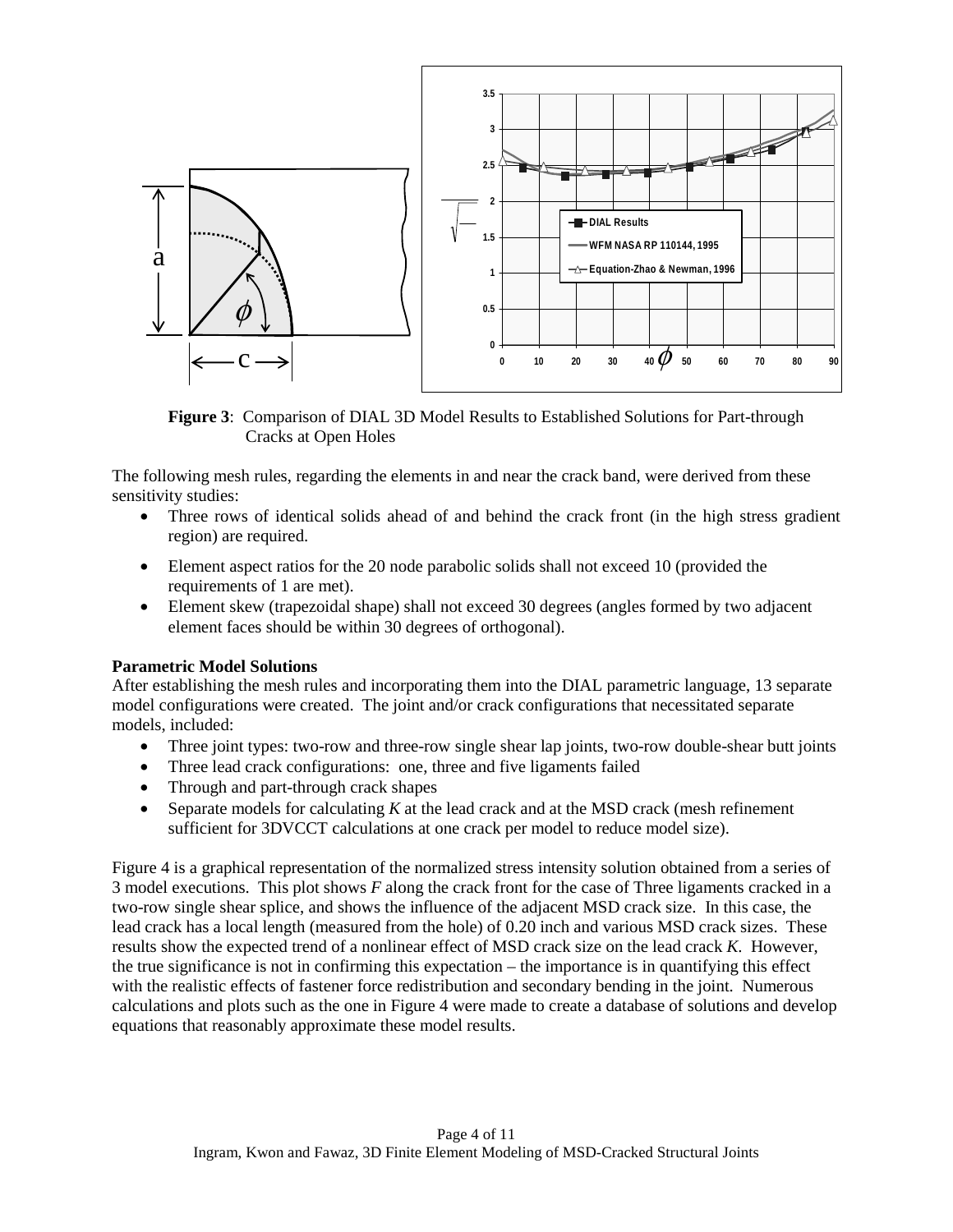

 **Figure 4**: DIAL 3D Model Results for 2-Row Single Shear Joint with Three Ligaments Failed, Local Lead Crack Length = 0.20 inch, and Varying MSD Crack Sizes

### **Parametric Model Fastener Force Results**

One of the primary goals for the 3D model development was to study how the fastener forces redistribute as a function of crack configuration. With this type of information, superposition procedures can be used to develop the engineering approximation equations. Figure 5 shows typical distributions of fastener forces, calculated from three DIAL model solutions, for a 2-row splice with varying lead crack lengths. The fastener forces were determined automatically within the DIAL execution by calculating the component (in the direction of the applied load) of the normal force on each interface element, and summing these components for all interface elements at the fastener/hole combination. The bar chart of Figure 5 shows the expected trend of increasing lead crack length causing reduced local stiffness and reduced fastener forces at each fastener absorbed by the lead crack. The load shedding in the crack path is accompanied by shifting some of the load to fasteners ahead of the lead crack, and some to the uncracked row.



**Figure 5**: 3D Model Results - Distribution of Fastener Forces in a 2-Row Single Shear Joint with Lead and MSD Cracks

Page 5 of 11 Ingram, Kwon and Fawaz, 3D Finite Element Modeling of MSD-Cracked Structural Joints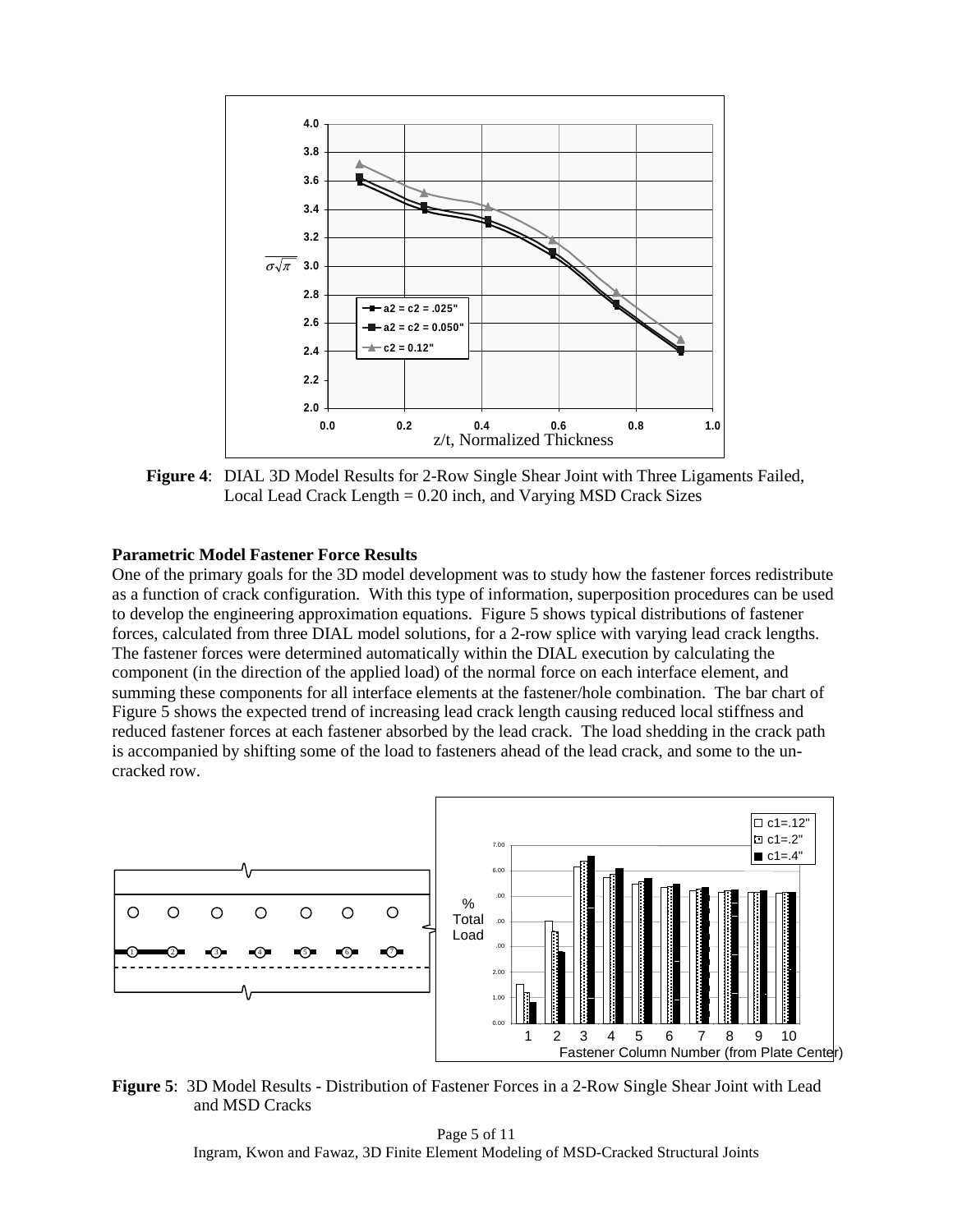The DIAL-calculated fastener distribution for a 3 row joint is shown in the chart of Figure 6. The chart shows the expected trends:

- The first and third rows develop greater fastener forces (remote from the crack) than the row 2
- The cracked row shows the shedding and peaking behavior observed in the 2-row joint (Figure 5)
- The lead crack in row 3 affects the magnitude of load in the other rows in the region near the crack

Another interesting feature of the force distribution may also be observed - the largest fastener force occurs in row 1 (un-cracked row), at a distance from the panel centerline just greater than the lead crack length.



**Figure 6**: Fastener Forces from a DIAL Model of a 3-Row Joint

The load shedding and peaking behavior shown in Figures 5 and 6 is shown in a different way in Figure 7. In this figure, the changes in several fastener forces are plotted against increasing lead crack length. When the lead crack is small all of the fastener forces tend to be approximately the same magnitude (about 300 lb). As the lead crack lengthens beyond one ligament, the force in fastener 1 ( $P_{f1}$  – the open diamonds) exhibits a significant drop - resembling an exponential decay. In this same lead crack range, the other fasteners in the same row ( $P_{f2}$ ,  $P_{f3}$  and  $P_{f4}$ ) show increasing force. When the lead crack extends through the next ligament, fastener 2 ( $P_{f2}$ ) shows the same type of exponential drop. This pattern repeats each time the lead crack extends past a fastener hole.



**Figure 7**: Redistribution of Forces at Several Fasteners as the Lead Crack Extends

Page 6 of 11 Ingram, Kwon and Fawaz, 3D Finite Element Modeling of MSD-Cracked Structural Joints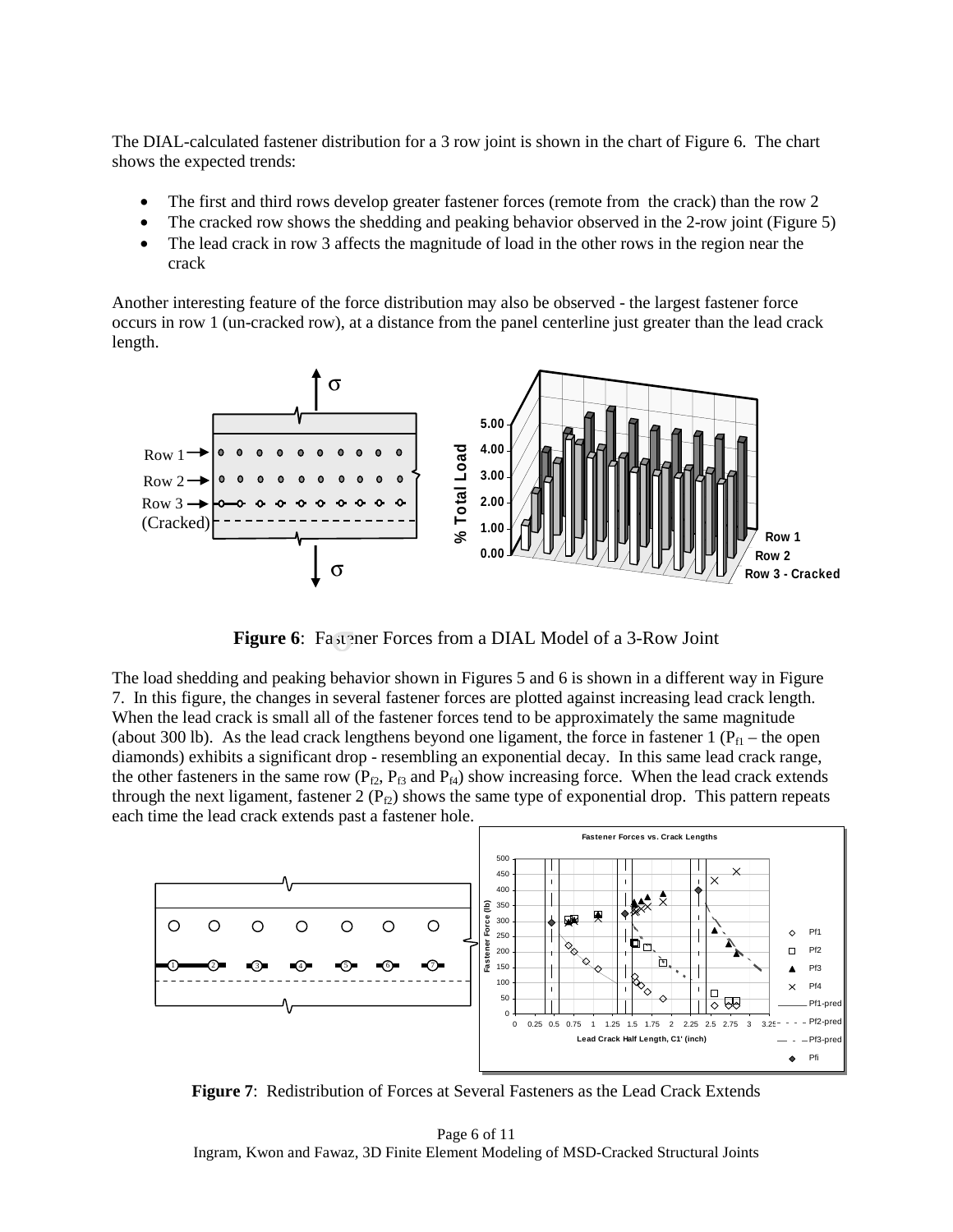The solid, dotted and dot-dash curves in Figure 7 represent an exponential function that was derived to best fit the behavior calculated by the models. Note that each time the decay function repeats for an additional ligament crack, it initiates from a slightly higher force. This beginning point is the "peaking" behavior shown in the earlier bar charts, in which the next higher fastener in the crack path is absorbing the load shed from the cracked fastener holes. The peaking behavior is proportional to the length of the lead crack in a similar way as local stress ahead of a crack tip. The values represented by the solid diamond symbols were calculated using the following equation, which incorporates the square root of the distance to the fastener  $(x<sub>i</sub>)$  and is then best-fit to the DIAL results using a natural log function.

$$
P_f = N_x S (PLT) \sqrt{x_i} \left[ -0.118 \ln(x_i) + 0.915 \right]
$$

 $N<sub>x</sub>$  is the uniform far-field load and PLT is the percent load transferred in the critical row. Once the peak value of each fastener force is determined for each ligament, the subsequent force decay is calculated from:

$$
P_f(c_1) = P_{\text{next}} \ln(-1.3c_1)
$$

The previous equations provide the means to quickly calculate (without additional finite element modeling) a fastener force for a given crack configuration. Once the fastener forces are determined, the stress intensity solutions for the lead and MSD cracks can be calculated using superposition of existing solutions. The stress intensity for the fastener forces on the crack flanks are accounted for using a solution from Wu and Carlsson [5] for point forces on crack faces. The stress intensity solution for the MSD cracks at fastener holes ahead of the advancing lead crack is calculated using a Lockheed Martin solution for bearing and bypass stress on a cracked loaded hole. These solutions were incorporated into a code for calculating *K* at the lead crack and at the MSD cracks.

## **Methodology for Crack Link-up**

A number of researchers, including Swift [6] and Broek [7] have proposed a crack link-up method based on a plastic zone touch criteria. The plastic zone touch criteria does not account for the effects of plasticity with quite the same technical rigor as J Integral or T\* Integral techniques, but is far simpler and with some modification or tuning is sufficiently accurate. The tuned plastic zone method is sometimes referred to as the engineering link-up model. Broek [7], Smith [8] and Ingram [9] have developed various forms of this engineering model for 2024-T3. Comparisons of the engineering models to test data have shown that it can predict link-up stress levels within approximately 3% to 5% for multiple cracks in open hole or slit-crack specimens. The engineering model relies on calculating *K* at the lead crack and MSD cracks accurately. This is relatively straightforward for open holes or slit-cracks. To use this method in a structural joint requires a method to predict *K* at the loaded holes, which motivated the 3D DIAL model work described earlier.

## **Comparison to Test Results**

The *K* calculations, based on the DIAL model results and the engineering model developed from the open hole and slit-crack tests, were used to calculate link-up stress (far-field stress at the instant of link-up) for two series of tests of MSD-cracked bolted joints. The first joint specimens were tested by the Air Force Research Labs (AFRL) during the FAA/USAF/Boeing Widespread Fatigue Damage Program. The test set-up and results were reported in [10]. These specimens were 48 inch wide 2024-T3 panels with various joint configurations similar to those found on commercial transport aircraft. All of the specimens were tested with anti-buckling guides, which, in addition to preventing crack face buckling, also

> Page 7 of 11 Ingram, Kwon and Fawaz, 3D Finite Element Modeling of MSD-Cracked Structural Joints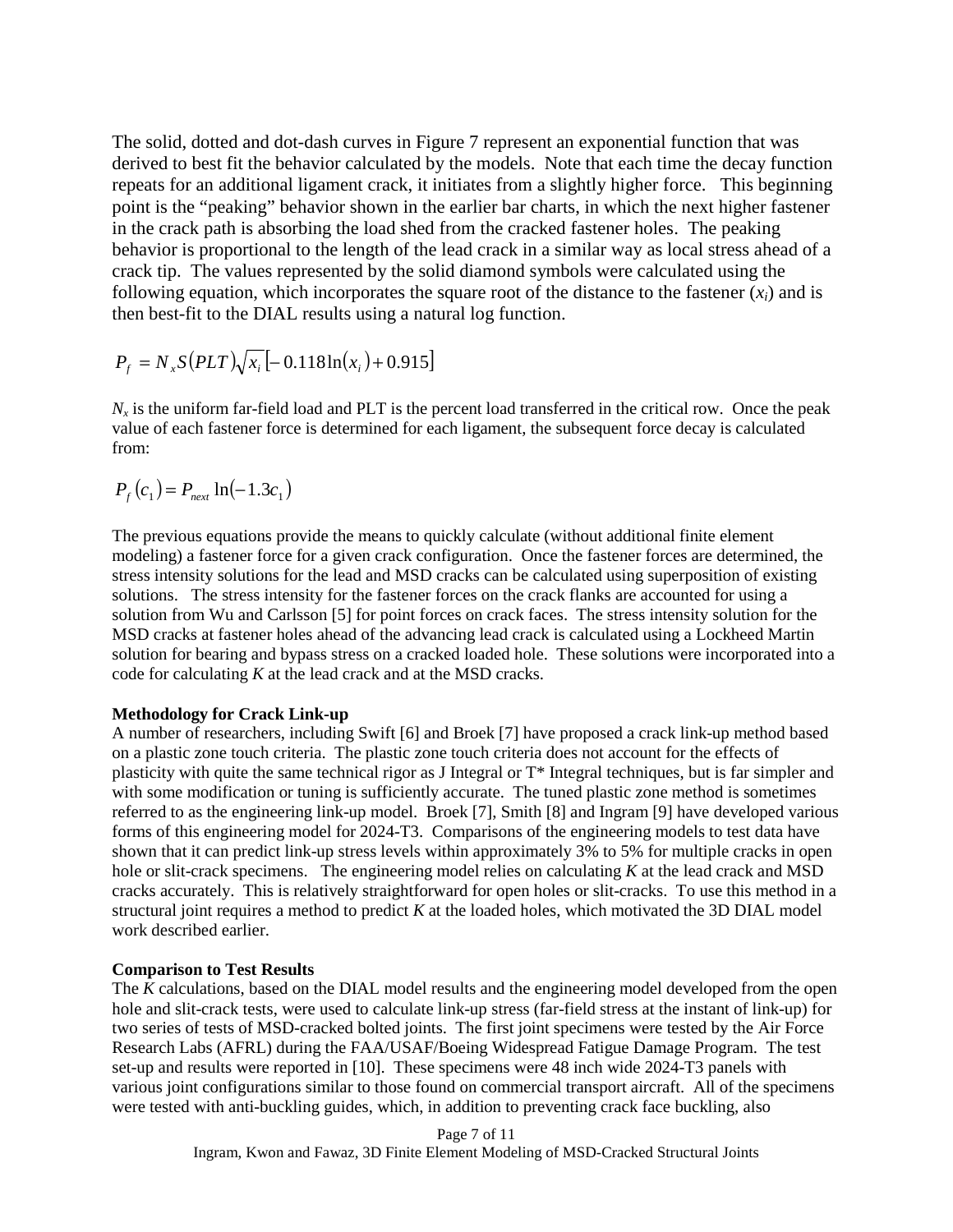prevented the natural rotation and secondary bending in the joint due to the eccentric load path. The measured crack link up stress results from these tests and the analysis results from the DIAL-based engineering link-up model are summarized in Table1.

|                        | Fast.<br>Spac.<br>(inch) | Fast.<br>Dia.<br>(inch) | <b>Crack Half-Length</b>            |                          |                         | <b>Ligament</b>  |                         | Test                   | <b>Calculated</b>          |                     |
|------------------------|--------------------------|-------------------------|-------------------------------------|--------------------------|-------------------------|------------------|-------------------------|------------------------|----------------------------|---------------------|
| <b>Test ID</b><br>MSD- |                          |                         | $\mathbf{a}_{\text{msd}}$<br>(inch) | a <sub>1</sub><br>(inch) | $a_{1-local}$<br>(inch) | Length<br>(inch) | <b>Test</b><br>Event    | <b>Stress</b><br>(ksi) | 3D Models % Error<br>(ksi) |                     |
| 1-2125                 | 1.5                      | 5/32                    | 0.05<br>0.05                        | 6.950<br>7.628           | 0.872<br>0.050          | 0.422<br>1.244   | 1st Link-up<br>Max Load | 14.90<br>17.20         | 12.11<br>18.08             | $-18.72$<br>5.10    |
| $1 - 3$                |                          |                         | 0.10<br>0.10                        | 6.950<br>7.678           | 0.872<br>0.100          | 0.372<br>1.144   | 1st Link-up<br>Max Load | 12.52<br>17.42         | 11.51<br>17.51             | $-8.04$<br>0.52     |
| $501-2$                | 1.14                     | 3/16                    | 0.05<br>0.05                        | 6.410<br>6.984           | 0.616<br>0.050          | 0.286<br>0.853   | 1st Link-up<br>Max Load | 13.23<br>17.97         | 11.41<br>16.78             | $-13.77$<br>$-6.62$ |
| $501-3$                |                          |                         | 0.10<br>0.10                        | 6.410<br>7.034           | 0.616<br>0.100          | 0.236<br>0.753   | 1st Link-up<br>Max Load | 11.24<br>14.90         | 9.76<br>15.87              | $-13.21$<br>6.50    |
| $503-2$                | 1.6                      | 3/16                    | 0.05<br>0.05                        | 7.400<br>8.144           | 0.906<br>0.050          | 0.456<br>1.313   | 1st Link-up<br>Max Load | 14.29<br>18.31         | 12.66<br>17.39             | $-11.41$<br>$-5.00$ |
| $503-3$                |                          |                         | 0.10<br>0.10                        | 7.400<br>8.194           | 0.906<br>0.100          | 0.406<br>1.213   | 1st Link-up<br>Max Load | 12.24<br>16.62         | 11.39<br>16.46             | $-6.98$<br>$-0.99$  |
| $505-2$                |                          | $5/32$                  | 0.05<br>0.05                        | 6.950<br>7.628           | 0.872<br>0.050          | 0.422<br>1.244   | 1st Link-up<br>Max Load | 15.43<br>19.69         | 13.03<br>18.38             | $-15.58$<br>$-6.65$ |
| $505-3$                | 1.5                      |                         | 0.10<br>0.10                        | 6.950<br>7.678           | 0.872<br>0.100          | 0.372<br>1.144   | 1st Link-up<br>Max Load | 13.70<br>18.44         | 11.70<br>17.84             | $-14.58$<br>$-3.28$ |
| Average Error $=$      |                          |                         |                                     |                          |                         |                  |                         |                        |                            | $-8.6%$             |

**TABLE 1:** Summary of AFRL MSD Test Results [11] and Comparison to Calculated Values

The average error for all test events in the AFRL series was -8.6%. If only test failures (final link-up or specimen residual strength) are considered, the average error is -4.3%. In general, the analysis underpredicted the test results. The somewhat higher percent error in the analysis of the joint tests as compared to the open hole tests is thought to be due mostly to the secondary bending effects. The DIAL 3D models were not constrained to prevent secondary bending, as they were intended to represent the conditions on the aircraft to the maximum extent possible. The bending stress increases the maximum stress intensity calculated for each crack tip, which reduces the calculated link-up stress.

A second set of joint tests were conducted by Hijazi, et. al. [11] at Wichita State University. These test specimens were 24 inch wide 2024-T3 clad lap joints with three rows of steel neat-fit fasteners. The sheet thickness (0.056 inch), rivet size (3/16 inch) and rivet spacing (1.00 inch) were identical for all specimens. Only the crack lengths were varied. As in the AFRL tests, anti-buckling guides were used. Table 2 summarizes the initial crack lengths installed (by jeweler's saw) in the panels, the measured linkup stress and the calculations from the DIAL-based link-up model. Nine of the 36 tests were conducted with no MSD cracks – lead crack only. The current version of the engineering link-up model is capable of analyzing only cases where a lead crack and MSD cracks are present. Therefore, to simulate the nine tests without MSD, very small MSD cracks (0.001 inch) were assumed in the analysis.

The average error for all 36 analysis-test comparisons was -8.4%. If the zero-MSD specimens are omitted, the average error is -7.7%. As with the AFRL tests, the analysis predicted lower link-up stresses than were measured, and likely for the same reason – the secondary bending effects. Additional tests are planned in which secondary bending will be allowed, and the accuracy of the link-up methodology will be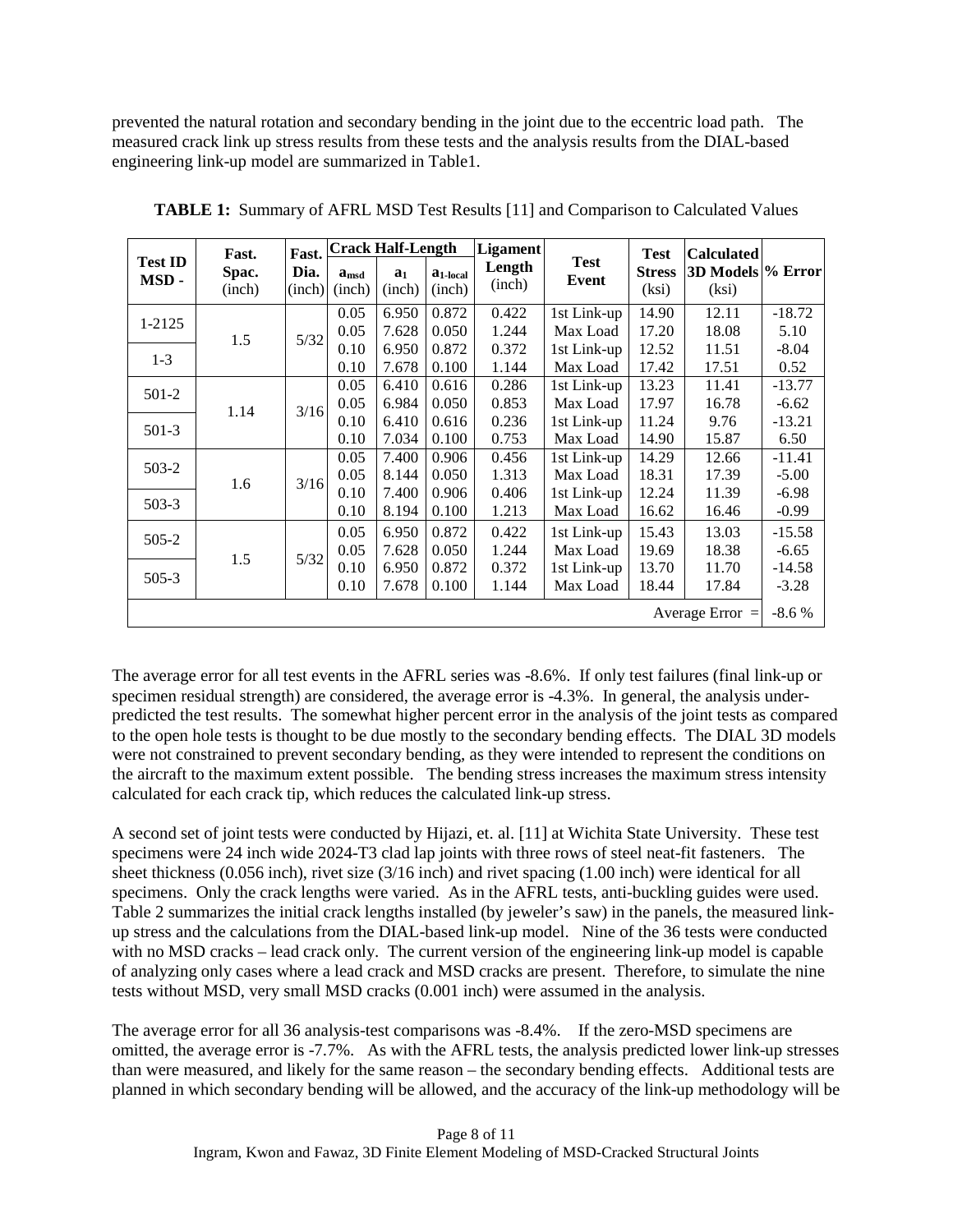re-examined. Until this data is available, the approach will be to continue with the current model, as it is better to under-predict than over-predict.

|                        | <b>Crack Half-Length</b>                    |        |               | <b>Ligament</b> | <b>Test</b>   | <b>Calculated</b> |           |  |
|------------------------|---------------------------------------------|--------|---------------|-----------------|---------------|-------------------|-----------|--|
| <b>Test ID</b><br>MSD- | a <sub>1</sub><br>$\mathbf{a}_{\text{msd}}$ |        | $a_{1-local}$ | Length          | <b>Stress</b> | 3D Models         | $%$ Error |  |
|                        | (inch)                                      | (inch) | (inch)        | (inch)          | (ksi)         | (ksi)             |           |  |
| $\,1$                  | 0.00                                        | 4.194  | 0.10          | 0.713           | 20.91         | 17.477            | $-16.42$  |  |
| $\overline{c}$         | 0.05                                        | 4.194  | 0.10          | 0.663           | 18.38         | 15.698            | $-14.59$  |  |
| $\overline{3}$         | 0.10                                        | 4.194  | 0.10          | 0.613           | 16.79         | 15.042            | $-10.41$  |  |
| $\overline{4}$         | 0.00                                        | 4.244  | 0.15          | 0.663           | 20.02         | 16.983            | $-15.17$  |  |
| 5                      | 0.05                                        | 4.244  | 0.15          | 0.613           | 18.38         | 15.158            | $-17.53$  |  |
| $\overline{6}$         | 0.10                                        | 4.244  | 0.15          | 0.563           | 16.44         | 14.481            | $-11.92$  |  |
| $\overline{7}$         | 0.15                                        | 4.244  | 0.15          | 0.512           | 15.45         | 13.939            | $-9.78$   |  |
| 8                      | 0.00                                        | 4.294  | 0.20          | 0.613           | 19.85         | 16.621            | $-16.27$  |  |
| 9                      | 0.05                                        | 4.294  | 0.20          | 0.563           | 17.38         | 14.721            | $-15.30$  |  |
| 10                     | 0.10                                        | 4.294  | 0.20          | 0.513           | 16.47         | 14.012            | $-14.92$  |  |
| 11                     | 0.15                                        | 4.294  | 0.20          | 0.462           | 15.34         | 13.437            | $-12.41$  |  |
| 12                     | 0.20                                        | 4.294  | 0.20          | 0.413           | 14.72         | 12.66             | $-13.99$  |  |
| 13                     | 0.00                                        | 5.194  | 0.10          | 0.713           | 17.27         | 15.473            | $-10.41$  |  |
| 14                     | 0.05                                        | 5.194  | 0.10          | 0.663           | 15.56         | 13.967            | $-10.24$  |  |
| 15                     | 0.10                                        | 5.194  | 0.10          | 0.613           | 14.88         | 13.408            | $-9.89$   |  |
| 16                     | 0.00                                        | 5.244  | 0.15          | 0.663           | 17.17         | 15.334            | $-10.69$  |  |
| $17\,$                 | 0.05                                        | 5.244  | 0.15          | 0.613           | 15.36         | 13.747            | $-10.50$  |  |
| 18                     | 0.10                                        | 5.244  | 0.15          | 0.563           | 14.11         | 13.156            | $-6.76$   |  |
| 19                     | 0.15                                        | 5.244  | 0.15          | 0.512           | 13.10         | 12.679            | $-3.21$   |  |
| 20                     | 0.00                                        | 5.294  | 0.20          | 0.613           | 16.71         | 15.064            | $-9.85$   |  |
| 21                     | 0.05                                        | 5.294  | 0.20          | 0.563           | 14.82         | 13.4              | $-9.58$   |  |
| 22                     | 0.10                                        | 5.294  | 0.20          | 0.513           | 13.96         | 12.775            | $-8.49$   |  |
| 23                     | 0.15                                        | 5.294  | 0.20          | 0.462           | 12.80         | 12.263            | $-4.20$   |  |
| 24                     | 0.20                                        | 5.294  | 0.20          | 0.413           | 11.88         | 11.565            | $-2.65$   |  |
| 25                     | 0.00                                        | 6.194  | 0.10          | 0.713           | 14.97         | 14.036            | $-6.24$   |  |
| 26                     | 0.05                                        | 6.194  | 0.10          | 0.663           | 12.95         | 12.708            | $-1.87$   |  |
| 27                     | 0.10                                        | 6.194  | 0.10          | 0.613           | 12.51         | 12.214            | $-2.37$   |  |
| 28                     | 0.00                                        | 6.244  | 0.15          | 0.663           | 14.78         | 13.876            | $-6.12$   |  |
| 29                     | 0.05                                        | 6.244  | 0.15          | 0.613           | 12.74         | 12.392            | $-2.73$   |  |
| 30                     | 0.10                                        | 6.244  | 0.15          | 0.563           | 11.79         | 11.871            | 0.69      |  |
| 31                     | 0.15                                        | 6.244  | 0.15          | 0.512           | 10.88         | 11.449            | 5.23      |  |
| 32                     | 0.00                                        | 6.294  | 0.20          | 0.613           | 14.24         | 13.552            | $-4.83$   |  |
| 33                     | 0.05                                        | 6.294  | 0.20          | 0.563           | 12.25         | 12.092            | $-1.29$   |  |
| 34                     | 0.10                                        | 6.294  | 0.20          | 0.513           | 11.57         | 11.538            | $-0.28$   |  |
| 35                     | 0.15                                        | 6.294  | 0.20          | 0.462           | 10.75         | $11.08\,$         | 3.07      |  |
| 36                     | 0.20                                        | 6.294  | 0.20          | 0.413           | 10.04         | 10.45             | 4.08      |  |
|                        |                                             |        |               |                 |               | Average Error $=$ | $-8.4%$   |  |

**TABLE 2:** Summary of WSU MSD Test Results [11] and Comparison to Calculated Values

The comparison of test and analysis results is shown for both series in Figure 8. Note that the WSU tests seem to exhibit a trend of good agreement when the measured and calculated link-up stresses are in the

> Page 9 of 11 Ingram, Kwon and Fawaz, 3D Finite Element Modeling of MSD-Cracked Structural Joints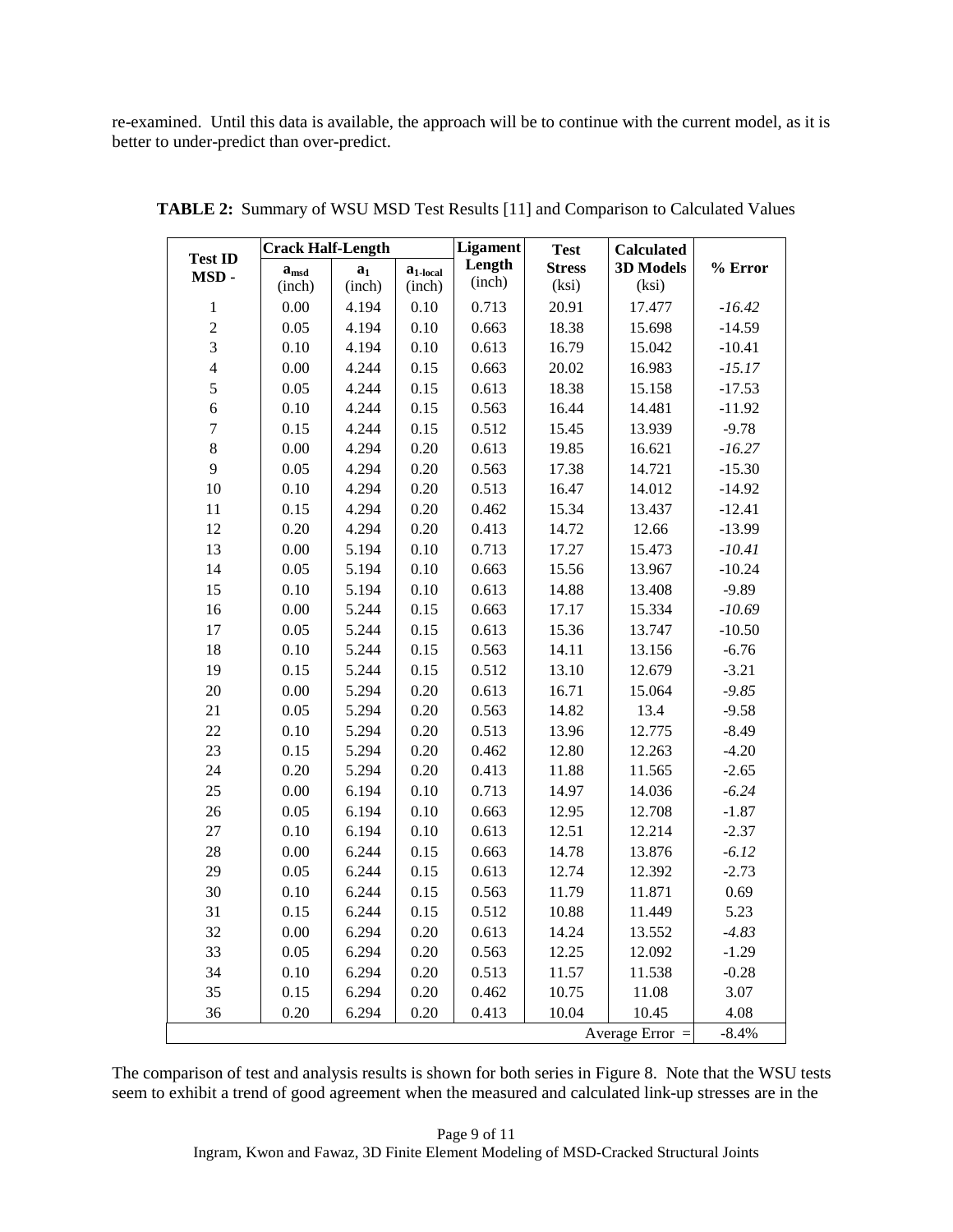10.0 ksi range, and consistently decreasing agreement at higher stress levels. The AFRL tests, while showing approximately the same average error, have no such discernable trend with magnitude of link-up stress.



**Figure 8** Comparison of Analysis and Test Results for AFRL and WSU Link-up Tests

At this time, no explanation for the trend of the WSU tests has been found. It is obvious that an additional correction factor, or a re-calculation of the link-up model specifically for the WSU tests would significantly reduce the percent error. However, until the physical reason(s) for the differences observed in Figure 8 is determined, no such effort could be justified.

# **Conclusion**

Because no test data have yet been developed which replicate or approximate the secondary bending effects which are expected to occur in real aircraft joints, there is no reason to believe at the present time that the engineering model is not sufficiently accurate for use in residual strength assessments of multiple site damage. Additional limited testing is planned to verify the methods described here for 7075-T6 alloy. These specimens will be tested without anti-buckling guides.

# **References**

- (1) Zhao, W., Newman, J. C., Jr., Sutton, M. A., Wu, X. R. and Shivakumar, K. N.,"Analysis of Corner Cracks at a Hole by a 3-D Weight Function Method with Stresses from Finite Element Method," *NASA TM-110144*, July 1995.
- (2) Zhao, W., and Newman, J. C., Jr., "Modification of Stress Intensity Factor Equation for Corner Crack from a Hole Under Remote Bending," April 1996.
- (3) Shivakumar, K. N., Tan, P.W., and Newman, J.C., Jr., "A Virtual Crack Closure Technique for Calculating Stress Intensity Factors for Cracked Three Dimensional Bodies", *International Journal of Fracture* 36: R43-R50, 1988.